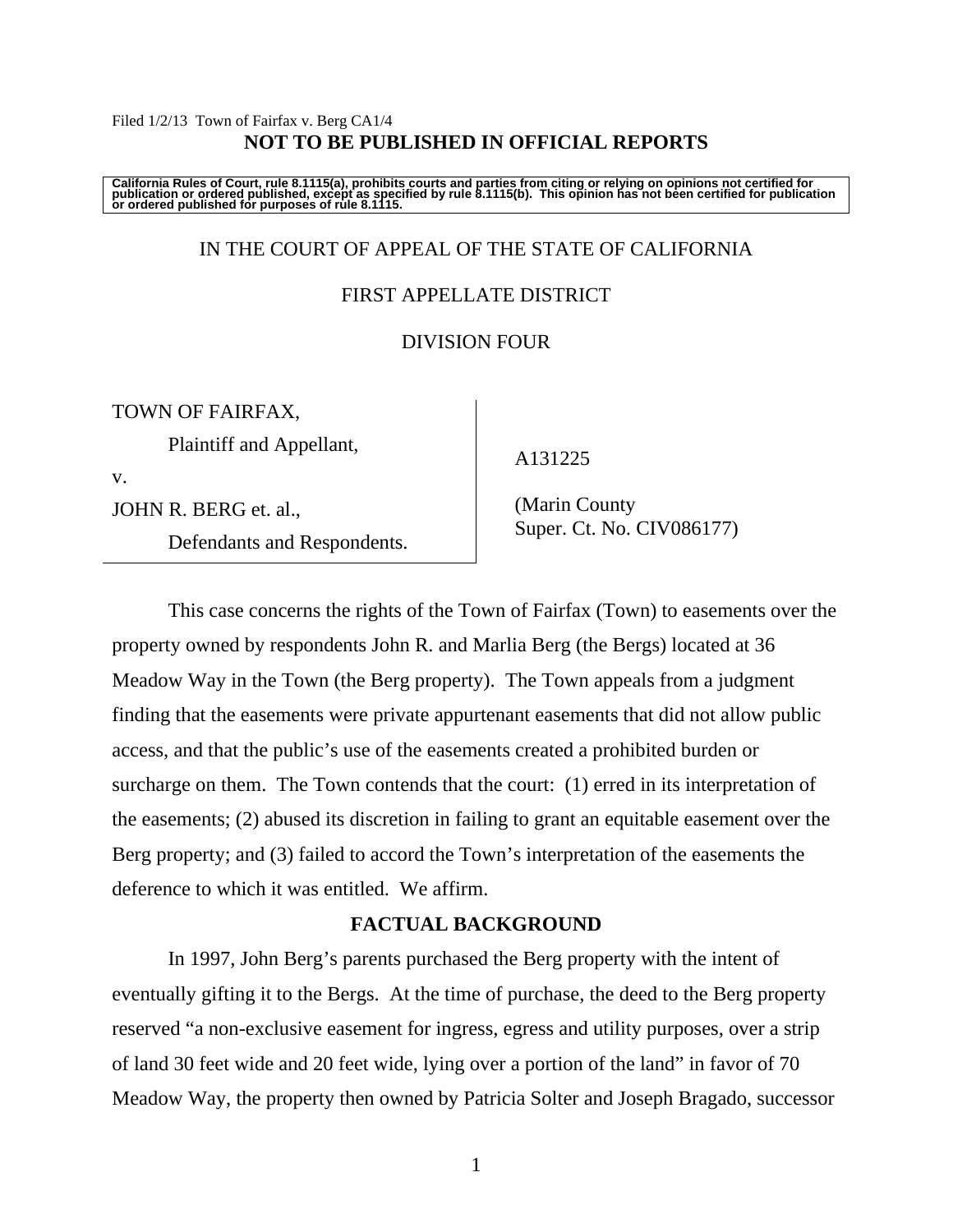co-trustees of The Bragado Trust. The easement was appurtenant to 70 Meadow Way. The easement encompassed a dirt driveway across the Berg property from Meadow Way to the Bragado property. At the time the Berg property was purchased, there was a gate at the front of the driveway on Meadow Way adjacent to the Berg property with a chain around the top that was padlocked. There was also a no trespassing sign posted on the gate. The driveway was a gravel road comprised of drain rock and dirt, with grass growing in the middle of it, that provided access from the Berg property to two other privately owned parcels–40 Meadow Way and 70 Meadow Way. The gate was kept locked to maintain privacy and to keep the public off the Berg property.

 The deed to the Berg property also reserved a second non-exclusive easement for ingress, egress and utility purposes over a 30 feet wide strip of land to provide access for the properties located at 35 Meadow Way, 40 Meadow Way and 70 Meadow Way. This easement was also appurtenant to the Bragado property.

 In 2001, John Berg's parents completed the transfer of the property to the Bergs and recorded the grant deed in favor of the Bergs. In 2002, the Bergs submitted plans for the design of a new house on the Berg property to the County of Marin (County). The County approved the plans pending public notification of the pending construction. The Town objected to the plans, and appealed the approval of the permit for the construction. The Town sought to require the Bergs to install a sewer on the property rather than a septic system and to annex the property into the Town's limits. The Planning Commission approved the permit on the condition that the Bergs install a sewer connection to the public sewer. The Town appealed the Planning Commission's decision to the Board of Supervisors. The Board of Supervisors affirmed the Planning Commission's decision to issue the construction permit.

 The Bergs commenced construction in May 2003. They, however, needed an encroachment permit from the Town to connect their sewer to the public sewer on Meadow Way. The Town delayed at least four months in responding to the Berg's application for an encroachment permit. It thereafter sought to require that the encroachment permit be conditioned on annexation to the Town.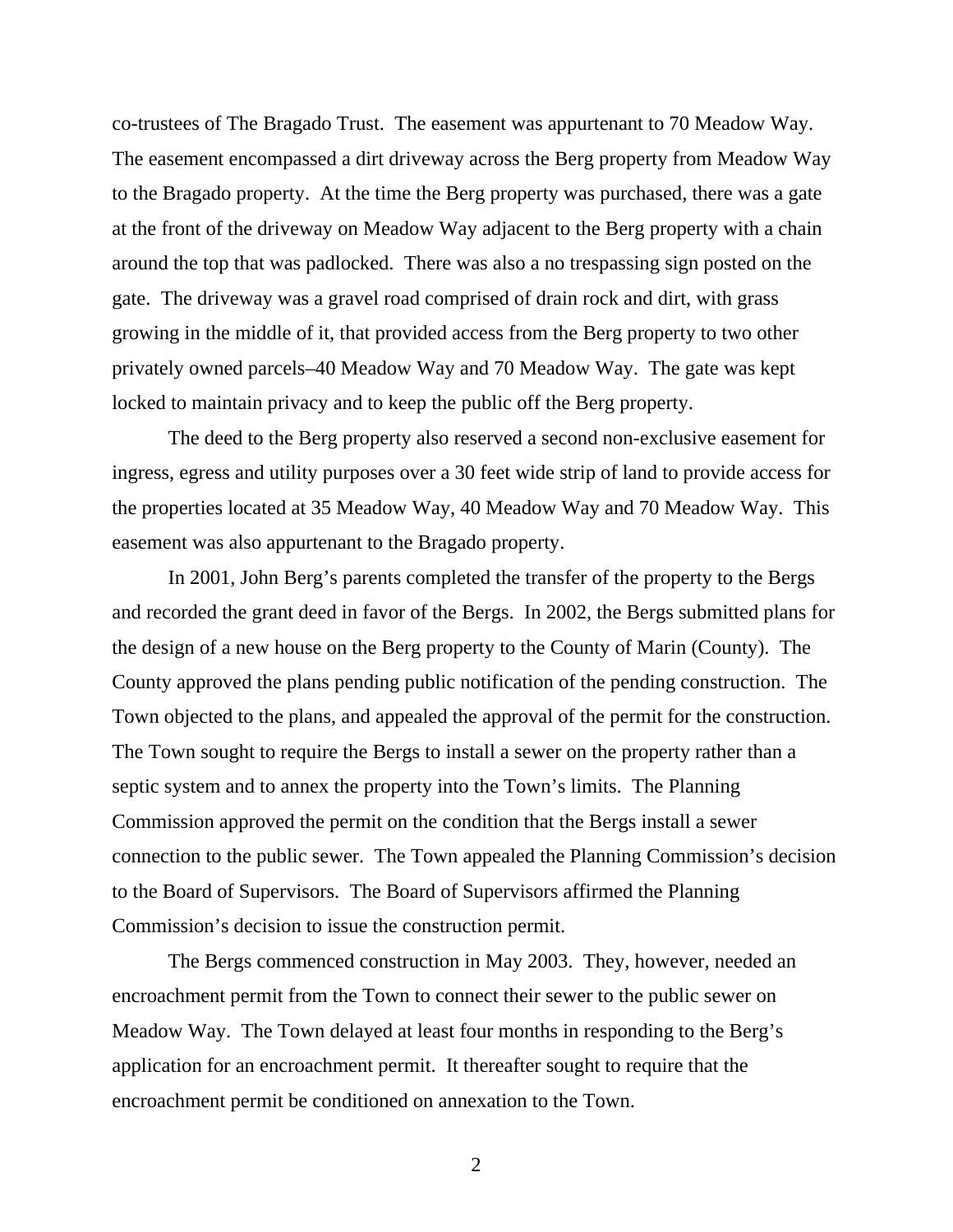The Bergs sued the Town. In a settlement conference, the court directed the Town to hold a hearing on the permit application. The Town held the hearing which resulted in the Town's Council voting to give the encroachment permit to the Bergs.

 As part of the construction on their new home, the Bergs installed a new gate in June, 2005. They obtained a permit from the County to build the new gate. The Bergs provided the key code for the gate to the Town for use by the Town's employees. The Town stipulated that it had the code to the gate.

 At around the same time that the Bergs were seeking a construction permit for their new home, Mark and Debra Melvin, who owned 70 Meadow Way, also applied for a permit to build on their land. The Town denied the Melvins's application. The Melvins subsequently sold 70 Meadow Way to the Town (the Town property).

 The Town thereafter granted an open space easement to the Marin County Open Space District, prohibiting all development and restricting use of the Town property to passive open space uses. Because the Town property was now to be used as public space, in February 2005, the Bergs notified the Town that it objected to use of the driveway easement from its property to the Town property as a public easement, noting that the easement was established as one for access only to privately owned property.

 On April 12, 2005, the Bergs recorded a Notice of Consent to Use Land pursuant to Civil Code section 813, providing that the right of the public to make any use of the property was by permission and subject to the Bergs's control.

 In 2005, few people used the easement on the Berg property to access the Town property. Public use of the easement, however, intensified over the years, and in 2008, people were regularly using the easement to walk their dogs, ride bikes, and to play with their children. In April 2008, an incident occurred in which the Bergs's two dogs allegedly injured a dog that was with a neighbor who was walking across the easement toward the Town property. The neighbor later presented a veterinarian's bill to the Bergs and demanded payment. The Bergs resolved the dispute with the neighbor, and two days after the incident, installed a fence across the easement between their house and the Town property. They posted a sign reading, " 'No dog walking–No Cycling–You are entering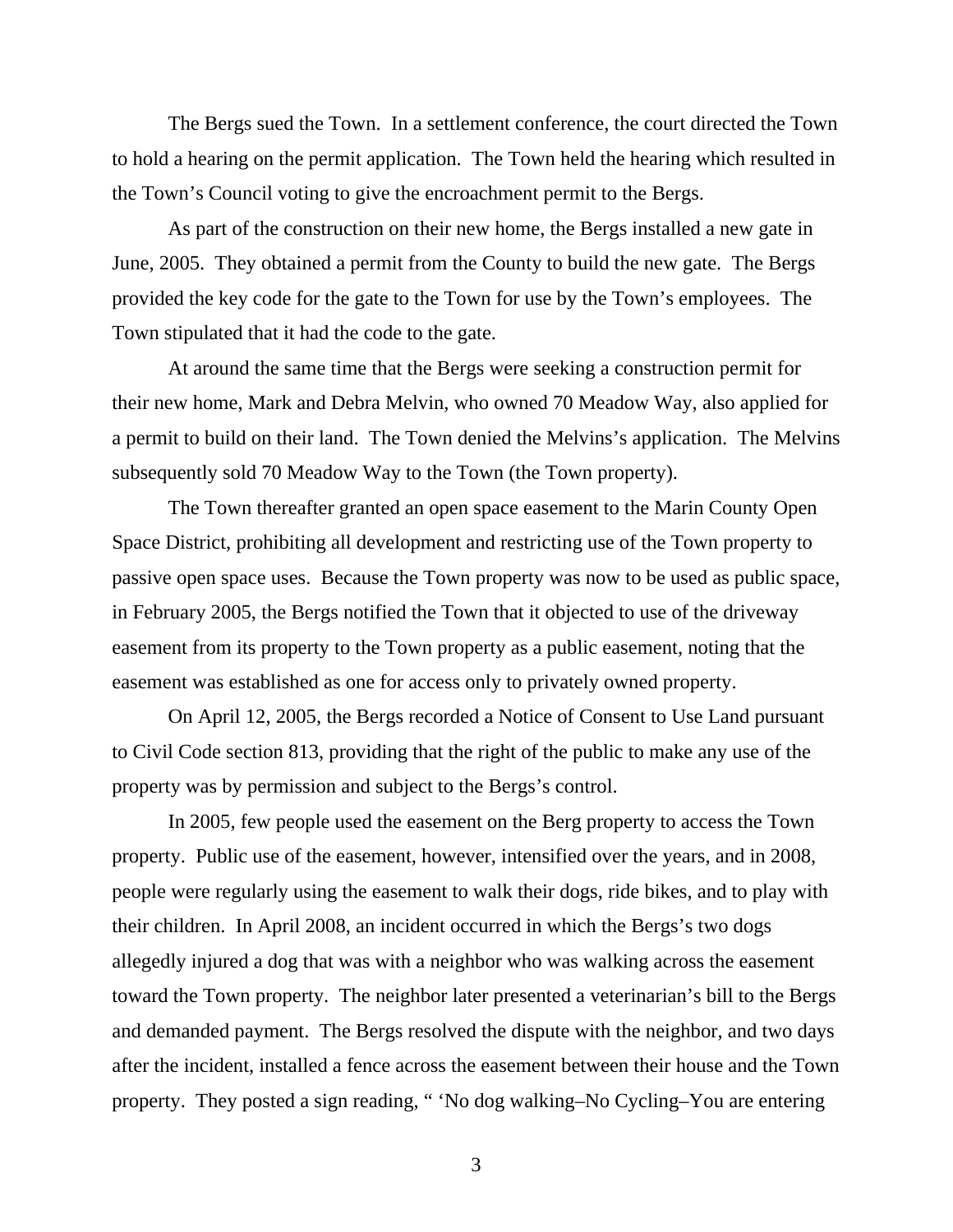private property at your own risk. Please proceed along driveway to your destination.' " The sign was intended to prevent people from loitering and using the Berg property as a public park.

 The Town objected to the new fence, asserting that it prevented access to the Town property and infringed on the Town's rights under the easements. The parties were unable to resolve the dispute.

 In December 2008, the Town filed a complaint to quiet title to the easements. The Bergs cross-complained for quiet title and declaratory relief, seeking a declaration that they owned the Berg property free and clear of a public access easement and to declare that the existing gate on the property was permissible. Following a court trial,  $\text{ }^1$  the court found in favor of the Bergs, ruling that the easements created in the deed are private appurtenant easements that do not allow public access.

#### **DISCUSSION**

 The interpretation of an easement is a question of law. (*City of Manhattan Beach v. Superior Court* (1996) 13 Cal.4th 232, 238; *Parsons v. Bristol Development Co.* (1965) 62 Cal.2d 861, 865-866.) We review the court's determination of the issue de novo. (*Ibid.*)

 " 'It is fundamental that the language of a grant of an easement determines the scope of the easement.' [Citation] . . . . 'In construing an instrument conveying an easement, the rules applicable to the construction of deeds generally apply. If the language is clear and explicit in the conveyance, there is no occasion for the use of parol evidence to show the nature and extent of the rights acquired.' [Citations.]" (*Van Klompenburg v. Berghold* (2005) 126 Cal.App.4th 345, 349; *Scruby v. Vintage Grapevine, Inc.* (1995) 37 Cal.App.4th 697, 702.) If the existence or scope of the easement hinges on findings of fact, rather than the interpretation of a writing, we apply the substantial evidence standard of review. (See *Warsaw v. Chicago Metallic Ceilings, Inc.* (1984) 35 Cal.3d 564, 570.)

<sup>&</sup>lt;sup>1</sup> Pursuant to a stipulation, the court visited the Berg and Town properties.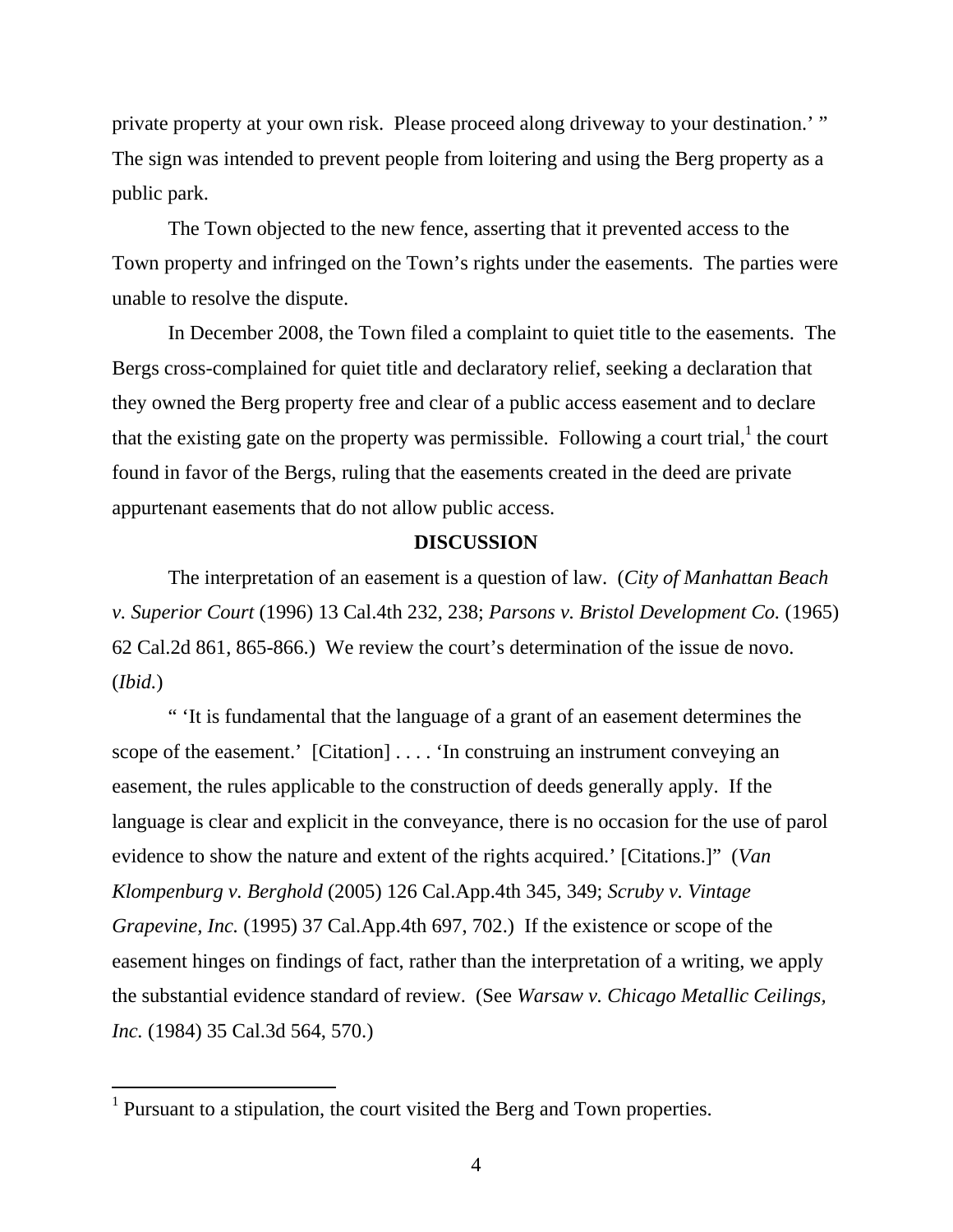The Town contends that the court erred in its interpretation of the easement and that it should have exercised its equitable discretion to allow public ingress and egress across the easement to its property. We conclude that the trial court properly determined the scope of the easement.

 The extent of an easement is "determined by the terms of the grant, or the nature of the enjoyment by which it was acquired." (Civ. Code, § 806.) "The land to which an easement is attached is called the dominant tenement; the land upon which a burden or servitude is laid is called the servient tenement." (Civ. Code, § 803.) The owner of the dominant tenement may not unreasonably burden the servient tenement. (*Reichardt v. Hoffman* (1997) 52 Cal.App.4th 754, 767.)

 Here, the Town, as owner of the dominant tenement, asserts that Bragado, the original grantor of the easement, contemplated further subdivision of his property which would have increased the burden on the easement over the Berg property. The Town relies on language in the deed describing the easement. The deed set forth the easement as follows: "Said easement to be appurtenant to and for the benefit of the Lands of Joseph Bragado as described in that certain Deed recorded September 5, 1984 as Instrument No. 84 42899, Marin County Records, and *any future subdivision thereof*." 2 (Italics added.) As the trial court found, however, there was no evidence presented as to Bragado's intent in creating the easements over the property other than the language in the deed. "The mere insertion of the phrase 'any future subdivision' in the [deed] did not convert [the easement] to a public easement or establish an intent to allow unfettered ingress and egress by the general public. 'Deeds are to be construed like any other contract and the intent of the parties arrived at by a consideration of the whole instrument and not of detached clauses.' *City of Manhattan Beach v. Superior Court* (1996) 13 Cal.4th 232, 240."

 Further, the evidence at trial demonstrated that the language in the deed did not create a public easement, but rather an easement benefitting only a particular parcel of

 $\overline{a}$ 

 $2^{2}$  Both easements at issue contain the identical language referring to any future subdivision.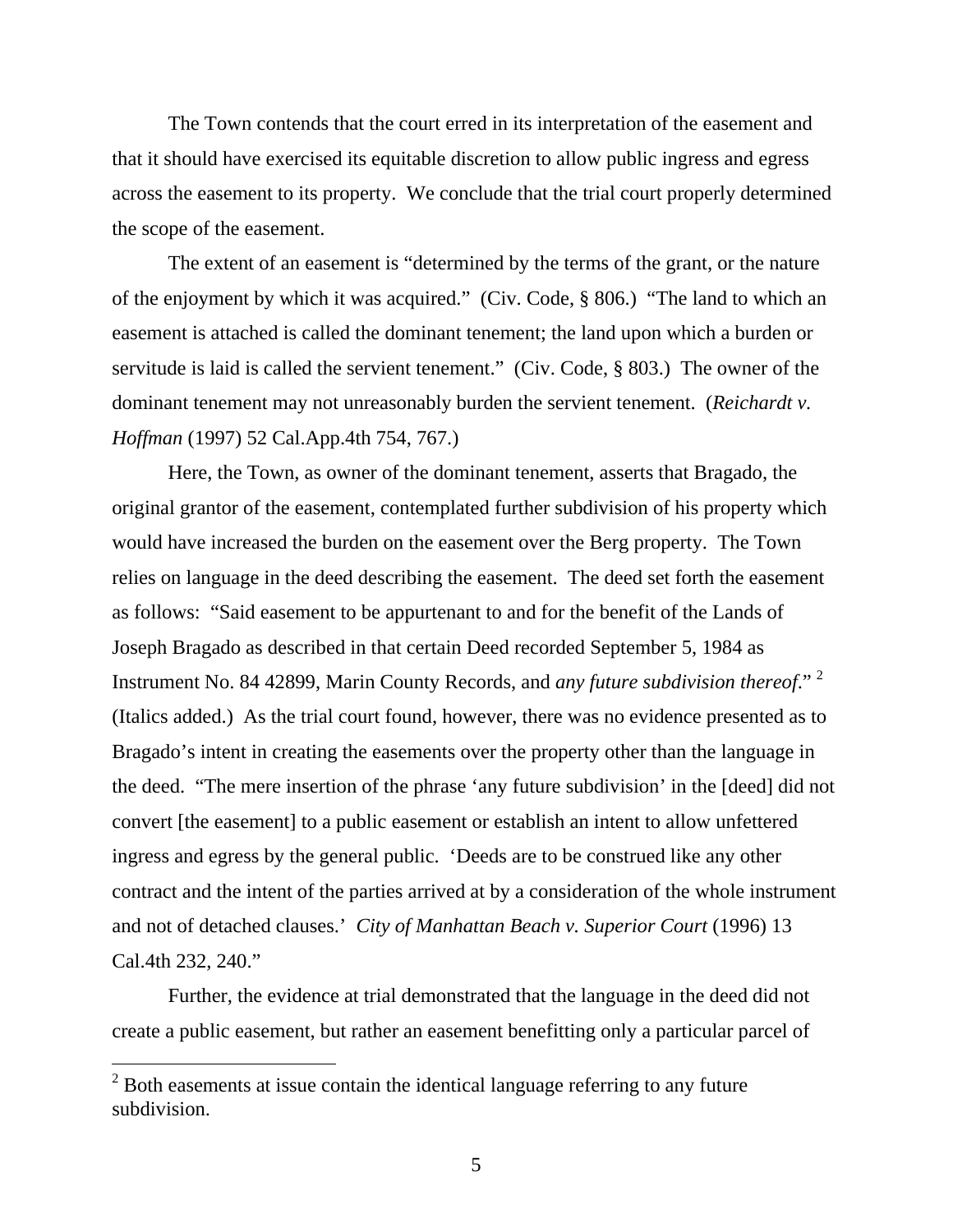land. John Keating, an expert in title matters, testified that the creation of a public easement would require either an offer of dedication or a grant by deed. There was no offer of dedication or grant of a public easement over the Berg property.

 The Town asserts that Bragado included the language "any further subdivision thereof" because he anticipated increased vehicular traffic. It argues that the court abused its equitable powers by not balancing the burdens and benefits of the easement to the parties and not granting to the Town a public easement over the Berg property. The Town, however, fails to cite to any evidence in the record in support of its arguments. Because its factual assertions are devoid of any citations to the reporter's transcript (see Cal. Rules of Court, rule 8.204) it has therefore waived this challenge to the court's judgment. (*Duarte v. Chino Community Hospital* (1999) 72 Cal.App.4th 849, 856.) ["If a party fails to support an argument with the necessary citations to the record, that portion of the brief may be stricken and the argument deemed to have been waived."] It is not our duty to comb the record to determine whether there was substantial evidence to support the judgment. (*In re Marriage of Fink* (1979) 25 Cal.3d 877, 887-888.) In the interests of justice, we have nonetheless independently reviewed the record and can find no support for the Town's assertions that its contemplated use of the easements was within the intent of the grantor. The deed granted an appurtenant easement for the benefit of the lands of Bragado and any further subdivision of that land. As explained by Keating, Bragado was reserving the easement over the Berg property for the benefit of his property and also, in the event that he sold a portion of it to a third party. "Any actual separate ownership within that property would have to be appurtenant to the easement." Hence, contrary to the Town's argument, there is no relevant or admissible evidence in the record suggesting that the easement was intended for the *public's* benefit. Nor did the Town establish that the public's use of the easement to access the Town property did not overburden the easement. To the contrary, the Bergs showed that the public's use of the easement had escalated over the years, that people had come onto the Berg property to walk their dogs, play with their children, and ride their bikes. Because the deed expressly provided that the easement was one for the benefit of the property owners, the public's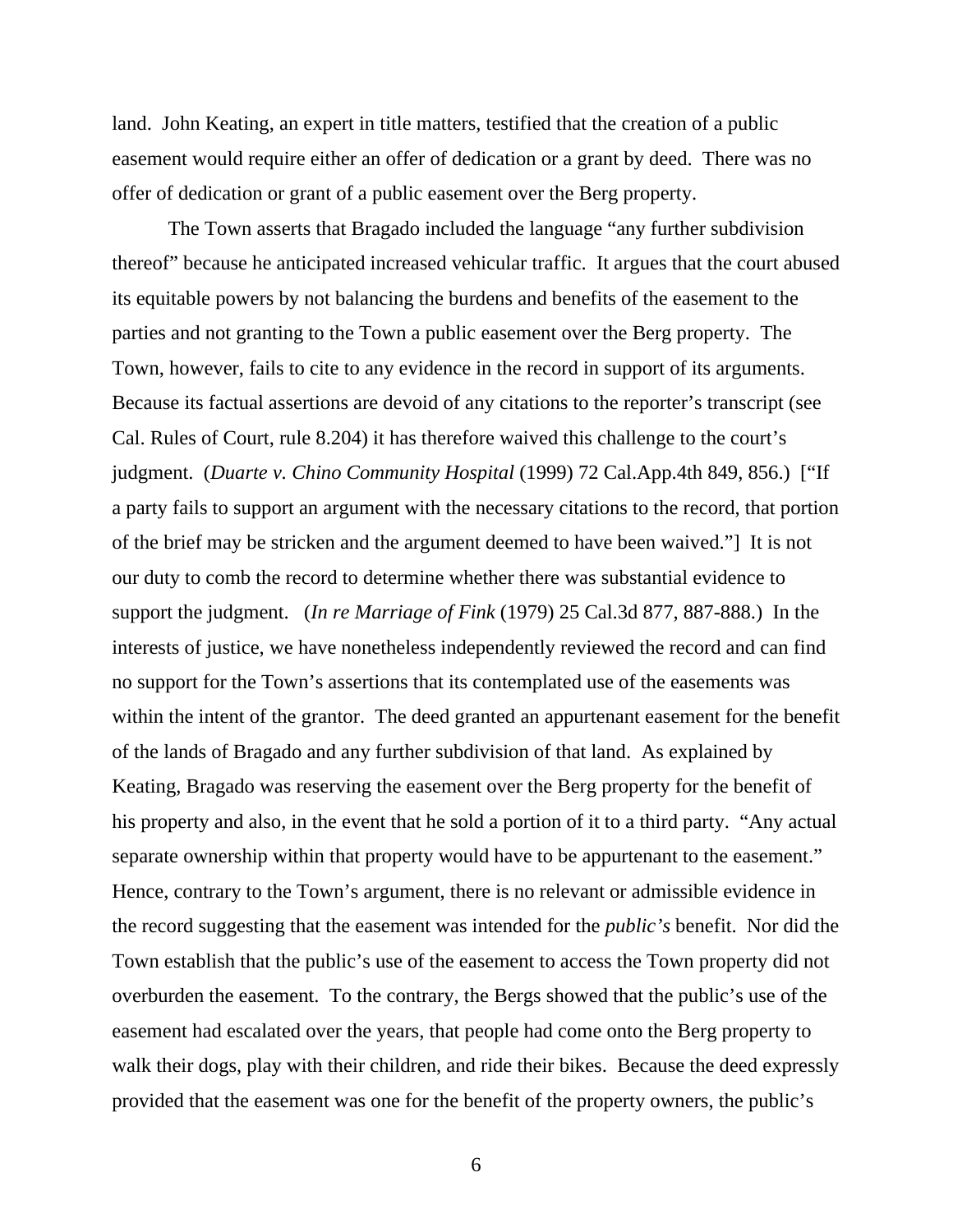use thereof was in excess of the terms of the easement. 3 (See *Scruby v. Vintage Grapevine, Inc.*, *supra*, 37 Cal.App.4th at p. 702 [owner of dominant tenement must use easements and rights to impose as slight a burden as possible on the servient tenement].)

 The Town further contends that its interpretation of the easement is entitled to deference because its actions were taken in accordance with open space policies. While a public agency's interpretation of a statute within its administrative expertise is accorded deference by the courts (*Jim Beam Brands Co. v. Franchise Tax Bd.* (2005) 133 Cal.App.4th 514, 521), this rule has no bearing on the interpretation of an easement which, as we have explained, is determined by the terms of the grant. (Civ. Code, § 806.) In addition, as the Bergs point out, regardless of the Town's intent to use the Town property for open space, its intended use had no bearing on the scope of the easements created many years prior to its purchase of the property.

 Finally, the Town argues that its closing trial brief and its objection to the Bergs' proposed statement of decision and judgment are not in the court's file, indicating that the court may have entered judgment without considering these documents. The Town is mistaken. The court had before it the Town's Request for Further Statement of Decision (Request), filed on October 27, 2010, which included the Town's closing brief as an attachment. The Town's objection to the Berg's proposed statement of decision, filed November 24, 2010, a day after the judgment was entered, simply adopts the Request as its objection. We fail to discern how the Town could have been prejudiced if the court did not review the objection since the same information was included in its Request which the court had before it prior to entering the judgment. No error appears. (See *Heaps v. Heaps* (2004) 124 Cal.App.4th 286, 292 ["the premature signing of a proposed statement of decision does not constitute *reversible* error unless actual prejudice is shown"].)

 In sum, on the record before us, the trial court properly found that the easements were private appurtenant easements that did not permit public access.

 $3$  We note that there was evidence the public could access the Town's property from another public road, via a utility access road.